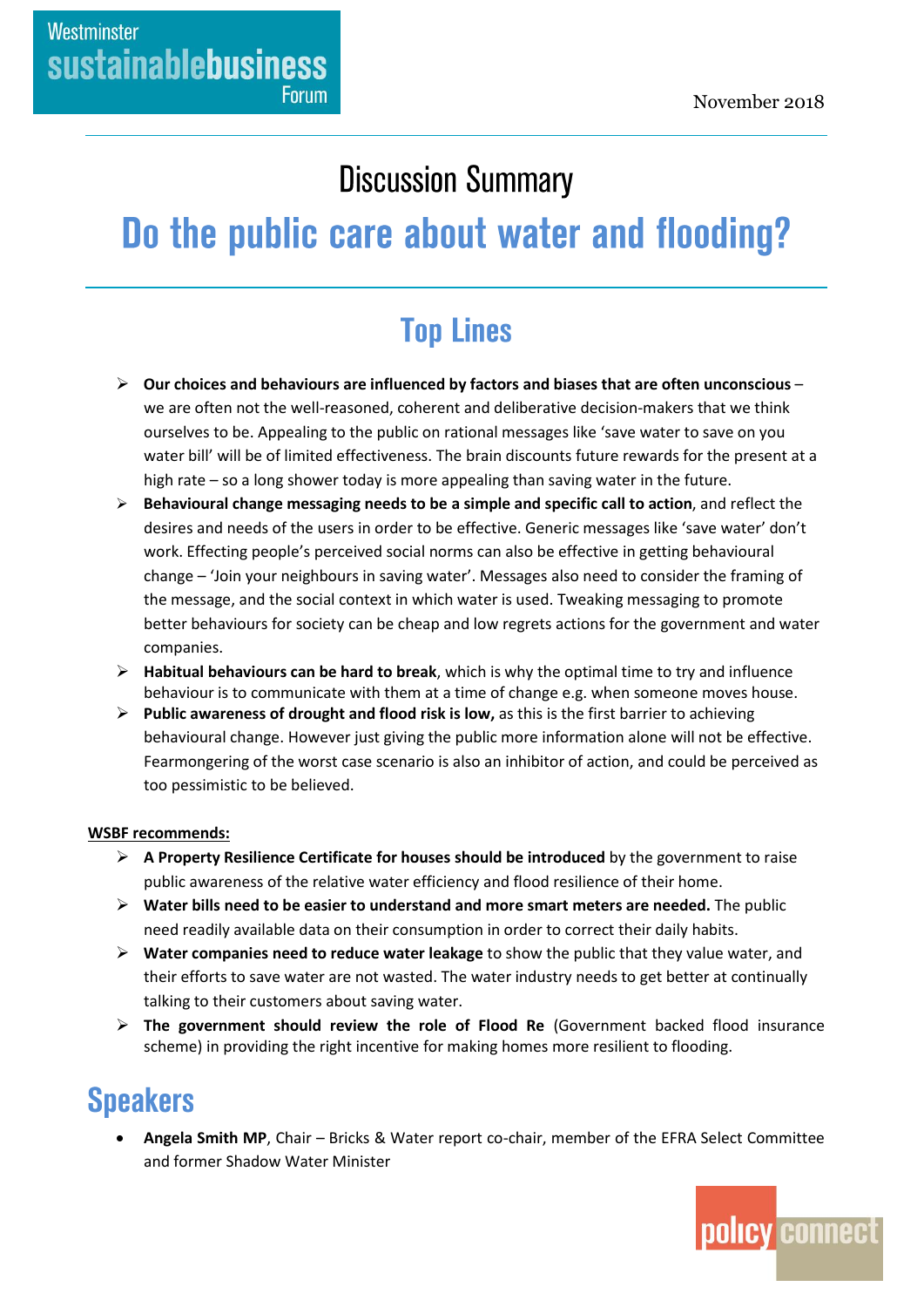- **Carolin Reiner**: Behavioural Insights Team
- **Dr Vittoria Danino**, Anglian Centre for Water Studies
- **Dr Rose Meleady**, University of East Anglia

### **Overview**

Hosted by the Westminster Sustainable Business Forum (WSBF), this policy roundtable on 13th November 2018 built on the findings and recommendations from WSBF's recent *[Bricks & Water](https://www.policyconnect.org.uk/research/bricks-water-plan-action-building-homes-and-managing-water-england)* report published in June 2018, which was a plan of action for building homes and managing water in England.

This was the second of four follow-up events, which looked at public attitudes to water resources and flooding in England. Some of the highest per capita water demand in the country is in areas that are already under water stress (South East Water average is 161 Litres per person per day (Lpppd)), and have high levels of water leakage from pipes (Thames Water average is 171 Lpppd). The session sought to answer the following questions:

- Are people aware of the amount of water that they use? Does 100 litres per person per day mean anything to them?
- 78% of Affinity Water customers already think that they are doing their bit on water efficiency how do we instill collective responsibility to do more?
- How do people understand risk and probability? What does 'a 1-100 year flooding event' mean to them?
- Even after being flooded, why do only 4% of people who have been flooded then take propertylevel resilience measures in their homes?

This roundtable was kindly chaired by Angela Smith MP, Member of Parliament for Penistone & Stocksbridge, member of the EFRA Select Committee, former Shadow Water Minister and Bricks & Water report co-chair.

## **Speaker Summary**

#### **Carolin Reiner – Behavioural Insights Team**

- People tend to think about themselves as well-reasoned, coherent and deliberative decisionmakers. This is true to a certain extent, however, reality shows that our choices and behaviours are influenced by factors that are often unconscious in significant ways. Low uptake of flooding protection and high levels of water consumption are also partly driven by such behavioural barriers and biases.
- In relation to flooding protection these might include:
	- o The **optimism bias**, meaning we believe that success is more likely, and negative events are less likely (for ourselves) than they really are. So when flooding risk is communicated

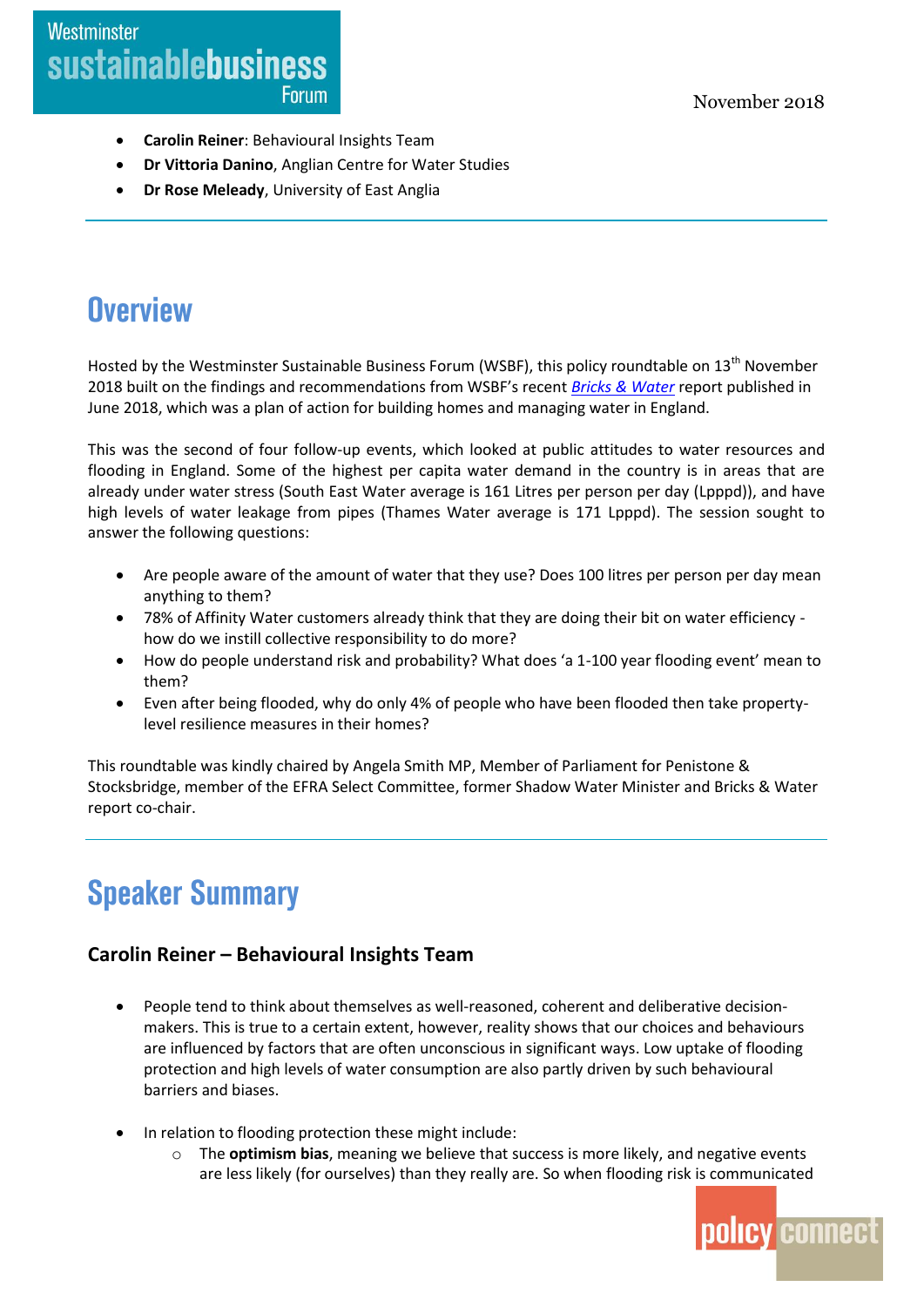to us, we neglect the odds at which this can happen in our own backyards. *E.g. "Flooding may be bad but it won't happen to me."*

- o The **availability heuristic**: Which describes that we intuitively judge probability not on knowledge of statistics, but on the ease at which we can recall similar examples. Calls to action for flooding protection might therefore be disproportionately effective after a recent flood or another adverse weather event. *E.g. "It rained yesterday, that must mean we have plenty of water."*
- **Hyperbolic discounting**: We are also disproportionately focused on the present, meaning that we overweigh benefits of a certain decision that we might gain today at the expense of neglecting costs and consequences that decision or behaviour might bring in the future. When we have a limited budget, we are therefore more likely to spend it on things we need or enjoy today rather than protection measures that may only be useful in the future. E.g. *"I would rather spend this money on a holiday now, rather than protecting my home against future flooding."*
- In relation to saving water the following behavioural biases and mechanisms might be at play:
	- **Lack of awareness:** Most people simply aren't aware of how much water they are using, nor how much they are 'supposed' to use. More regular feedback through bills and other channels could help with that. We are social creatures and heavily influenced by what we think those around us are doing; therefore communicating the norm consumption level can encourage others to adjust to the norm.
	- o **Collective action problem**: Whereby we believe our individual efforts to save water might not be worthwhile if others' won't make the same effort. Correcting that perception about others' lack of engagement by communicating the norm behaviour might help overcome this. E.g. *"I won't bother to save water unless I'm sure everyone else is also making an effort."*
	- o **Intention-action gap**: Especially in environmental policy, most people have good intentions to change their behaviour and to recycle, save water, or waste less food, but more often than not **these good intentions do not translate into action** because of a number of reasons. For example, small hassle factors like having to rinse a yogurt cup keep people from recycling. Removing such frictions can therefore disproportionately help people to act on their good intentions.

*"We like to think of ourselves as well-reasoned, coherent and deliberative decision-makers. Often however, our behaviour is influenced by biases born from unconscious assumptions and stereotypes. For example, we heavily discount costs faced in the future in favour of benefits we might gain in the present and small hassle factors disproportionately come in the way on acting on our good intentions. That means, even if the public understands the overall need to save water it may not stop them having a long shower today."*

Carolin Reiner – Behavioural Insights Team

**Dr Vittoria Danino – Anglian Centre for Water Studies**

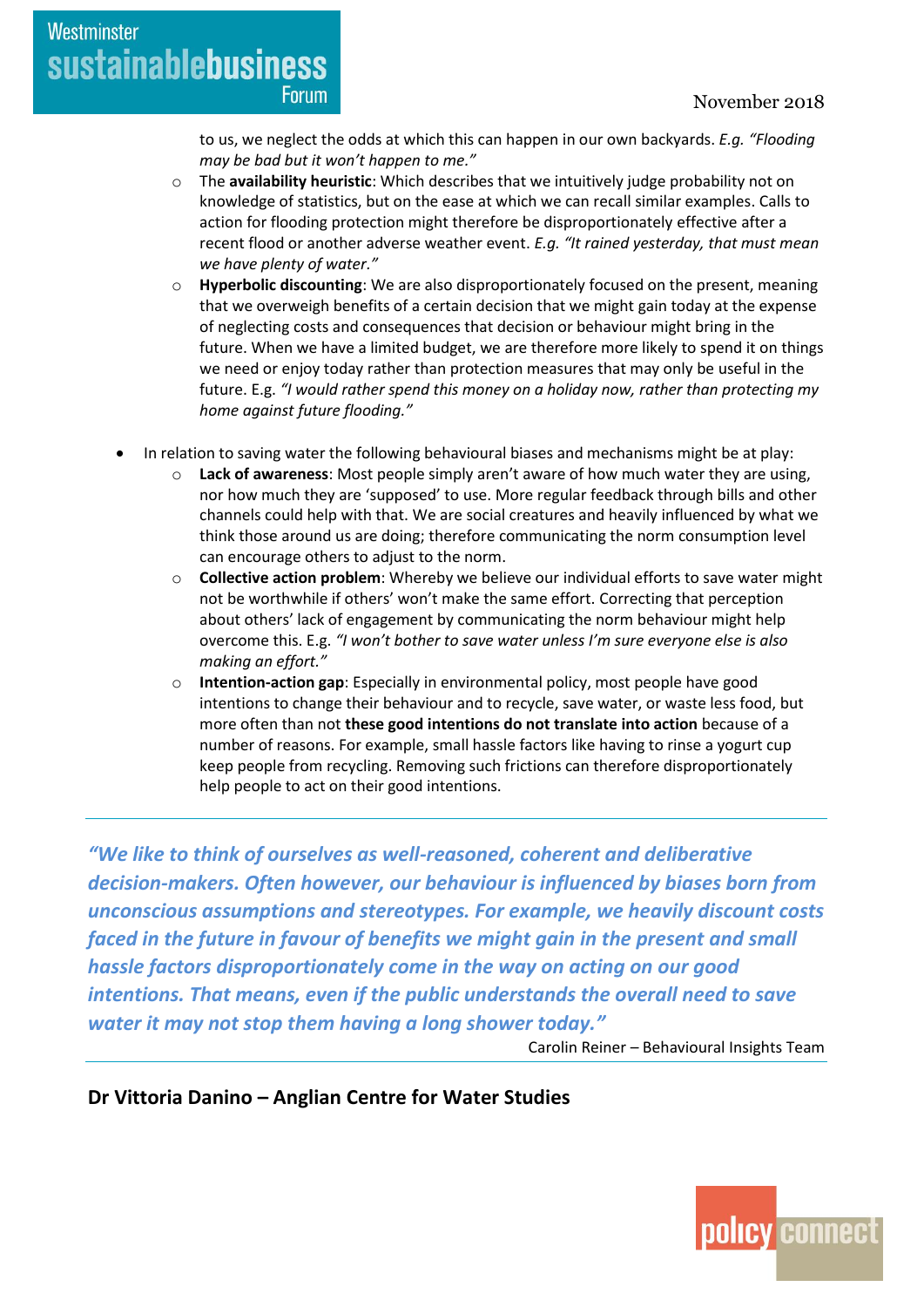#### November 2018

### Westminster **sustainablebusiness Forum**

- Water companies need to consider how their internal culture and processes impact the effectiveness of their interaction with customers. For example the use of per capita consumption as a measure that is relevant to customers.
- The sector needs to ask itself what societal shift is desired, and understand and address the social, cultural and personal barriers to change attitudes to water efficiency and flood resilience.
- When communicating with customers we must be sure to engage with them using language that they will find persuasive, not assume that they share industry beliefs, opinions and ways of communicating.
- An individual's total water usage is very difficult to accurately measure due to using water outside the household.
- Few people know their own water consumption with any degree of accuracy. Water bills need to be made simpler and easier to understand for customers, so they can quickly see their consumption and how this compares with other people in the area. If people don't know how much water they are using to start off with, it is difficult to get them to use less of it.
- If we are to enable customers to understand their water consumption there is a need for greater water meter coverage in England (currently around 50%), and learn from the energy sector on how smart meters have been used to engage customers on increasing their efficiency.
- As water is a cheap utility, the majority of the public won't care about the bill savings from water efficiency, so the sector needs to think about tailoring persuasive messages to different demographic groups (e.g. saving water to protect rivers and the environment).
- Rising block water tariffs (where people who use more water pay progressively more for it) used in conjunction with other behavioural change initiatives, have been successful in arid countries to encourage the public to use less water through giving them a stronger economic incentive to save. The problem is that rising block tariffs are very difficult to properly design: how big the initial cheaper block of water that everyone gets is, the number of blocks, the increase in price of each block. You need to really ramp up the costs of water for it to become a proper incentive for people to use less, and poorly designed tariffs may disadvantage the poorest in society who can't reduce their water usage.

*"Most people don't know their water usage. If people don't roughly know how much they use and how that compares to others, it proves difficult in persuading people to reduce their use. Companies need to understand the social context in which water is used and the impact of company internal cultures on customer engagement strategies."*

Dr Vittoria Danino – Anglian Centre for Water Studies

#### **Dr Rose Meleady – University of East Anglia**

 To save water in the future and make ourselves more resilient, incremental change will be required from policy improvements, technological innovations and behavioural change interventions.

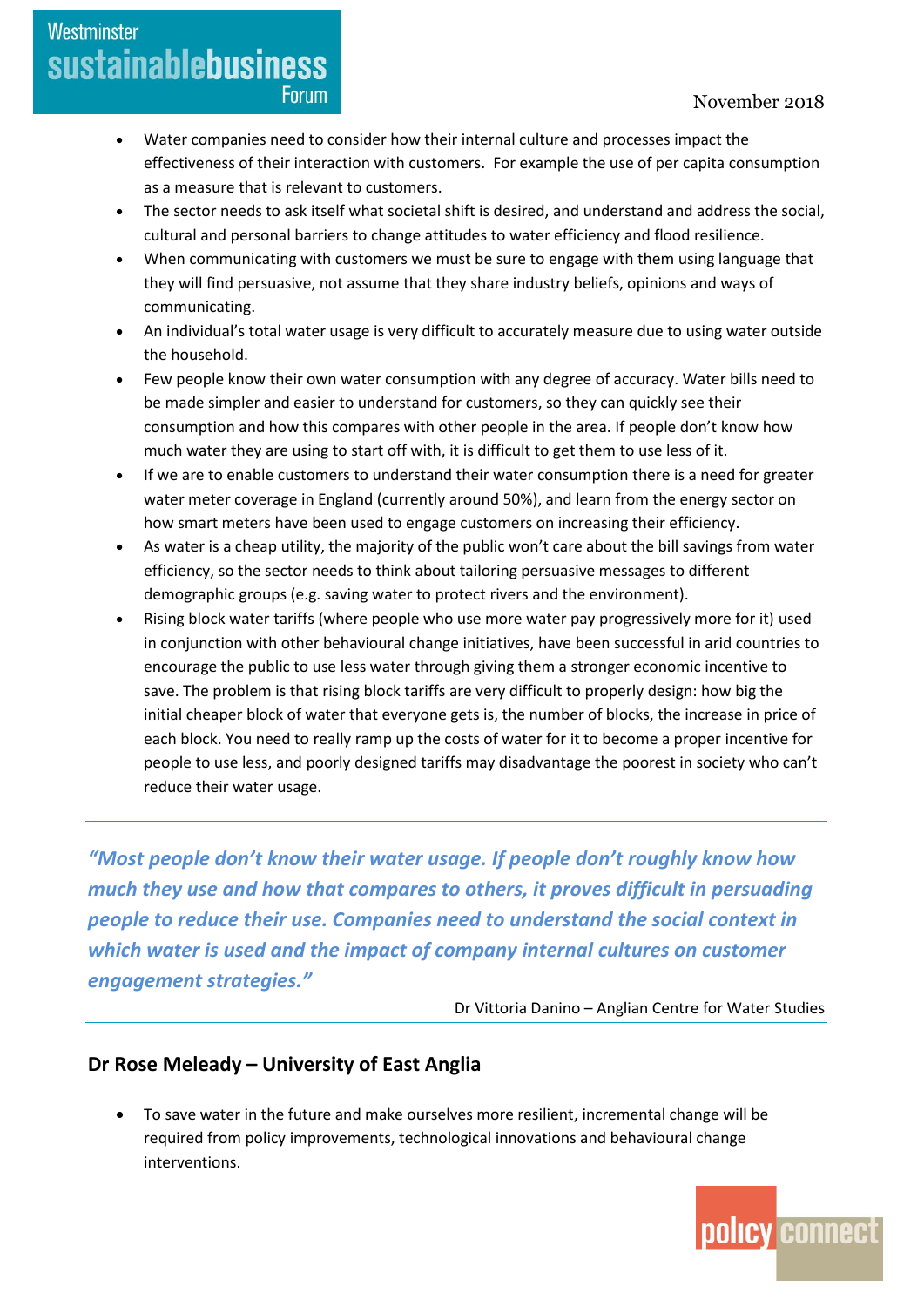### Westminster **sustainablebusiness Forum**

- There is often a misassumption that others fail to act because of an information deceit. This is why just giving the public more information on water levels or drought probability may not be effective in reduced water demand.
- The public has a huge role to play in making the water sector more resilient. A/B testing of different messaging has shown that small changes can radically change the effectiveness of the message, such as using collaborative language: 'join us in saving water'. These changes to messaging can be cheap and low regrets interventions for companies. Amending the message framing has helped to save water in hotels.
- To get the public to save water we need to get them to think of themselves as active consumers of a valuable collective resource, and away from seeing themselves as passive consumers of an invisible and unquantifiable resource.

*"There is often a false assumption that the public is failing to act because of an information deficit, and just telling them more about drought risk and the need to save water will make them do so."*

Dr Rose Meleady – University of East Anglia

### **Open Discussion**

The open discussion around the table covered various topics, including:

- Optimism bias ("it'll never happen to me") amongst the public can limit personal action on drought and flooded, as people tend to have a poor understanding of risk/probability, and therefore will underrate both the risk of a potential drought/flood event in the future, and how their own behaviour plays into that risk.
- The subconscious has a very poor understanding of numbers and risk probabilities. Rather than '1 in 100 year' events or percentage chances of events occurring then risk could be communicated as like rolling a 100-sided die: it is unlikely that you would roll 'Flood' twice in a row but it is possible. It should be explained to the public that these events are not mutually exclusive, and could (and do) occur in close sequence (hence Gambler's Fallacy).
- The water sectors past performance on leakage sends a mixed message to the public on the value of water. Water companies may not have fixed some pipes because of failing the SELL (sustainable economic level of leakage) calculations, which runs against 'water is a valuable resource' messaging from companies. Water leakage acts as a prohibition on water efficiency messages in this way, which is why there must be significant action to reduce leakage.
- Bringing together drought and flooding messaging in the same communication may confuse the public and so be ineffective. A possible solution for this is teaching more children about the water cycle, and how drought and flooding are related environmental problems. Water companies already have education teams that go into schools and build sustainable drainage systems for them to interact with, but the educational reach of this is limited without national curriculum backing. More research needs to be done on the actual value of 'pester power' in influencing adult behaviour, although the theory is difficult to test in a study because of removing other possible variables.

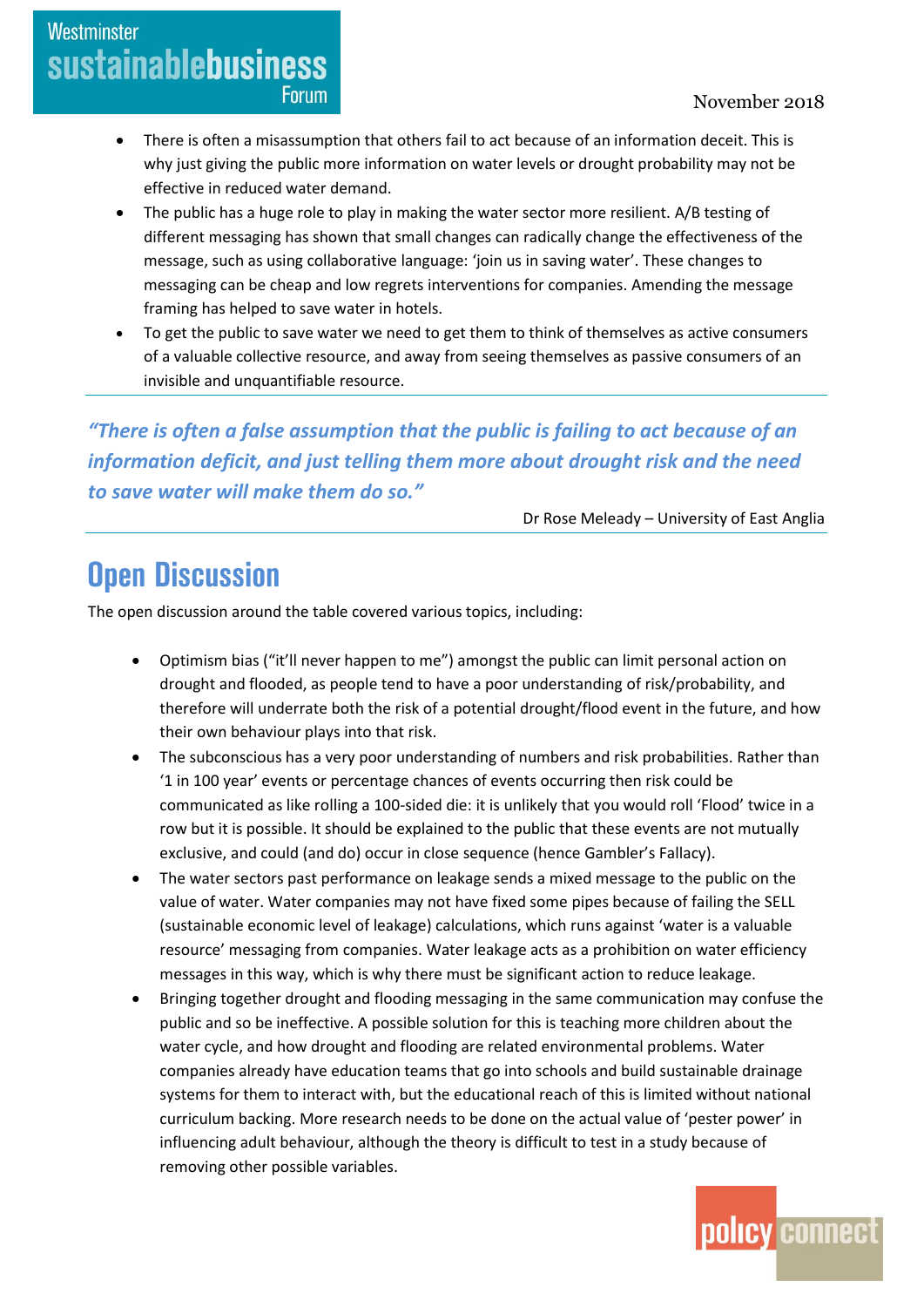#### November 2018

• Public opinion can change after dramatic events and examples, such as Blue Planet 2 creating demand for action to reduce plastics. After the damaging 2013/14 floods, public opinion shifted to wanting more action from government on flooding. The PM at the time promised action "whatever money is needed, we will spend it". It is uncertain about how elastic these societal shifts are, and whether after a year or two people forget and move onto something else. 78% of Affinity Water customers already think that they are doing their bit to save water. It could be difficult to tell them that they need to be doing more.

Westminster

**sustainablebusiness** 

**Forum** 

- Is Flood Re working to deliver greater flood resilience? The price of home insurance in flood risk areas is being artificially kept low by the taxpayer, so having expensive home insurance premiums is no longer a driver of greater resilience behaviour. Property-level flood resilience measures have had varying public policy and financial support, but they can still be quite expensive for the householder to install, and they get support from their home insurance (Flood Re) to incentivise them to make their home more resilient. There is also a responsibility deficit for taking action on flooding, with confusion amongst the public on whose responsibility flood protection is – the householder or the government through the Environment Agency. The government should review the effectiveness of the Flood Re scheme in making the country more flood resilient.
- Habitual behaviours can be hard to break, which is why the optimal time to try and influence behaviour is to communicate with them at a time of change e.g. when someone moves house.
- Behavioural change messaging needs to be simple and specific, and reflect the desires and needs of the users in order to be effective. Generic messages like 'save water' don't work.
- More research needs to be done on whether nudges stick: how long messages continue to influence public behaviours in regard to water after the initial campaign. The messages may need to be alternated over time to keep them novel and prevent them being ignored by the public.
- Successful behavioural change can cause 'behavioural spill-over' effects which influence behaviours other than the initial intended intervention by effecting the persons egocentric evaluation of themselves – "I am someone who values and saves water, so I will water the garden less."
- The public has a high degree of trust in the water sector, and the continuous provision of water even in drought scenarios. United Utilities did see a big increase in interest from their customers in water-saving devices when they issued drought warning and a hosepipe ban during the summer heatwave. The problem is there seems to be a public perception that they don't need to start saving water until drought warnings are issued.
- The water industry needs to get better at communicating with their customers, rather than just acting as silent servants and providers of a service which they have been in the past.
- Influencing policy so that we design better and more water efficient houses is important. This could take the form of adapting building regulations to give great weight to greywater reuse and rainwater harvesting. The guidance could also be amended to set higher standards for the water efficiency of fixtures and fittings. Rainwater harvesting is mandatory in properties in Holland for instance.